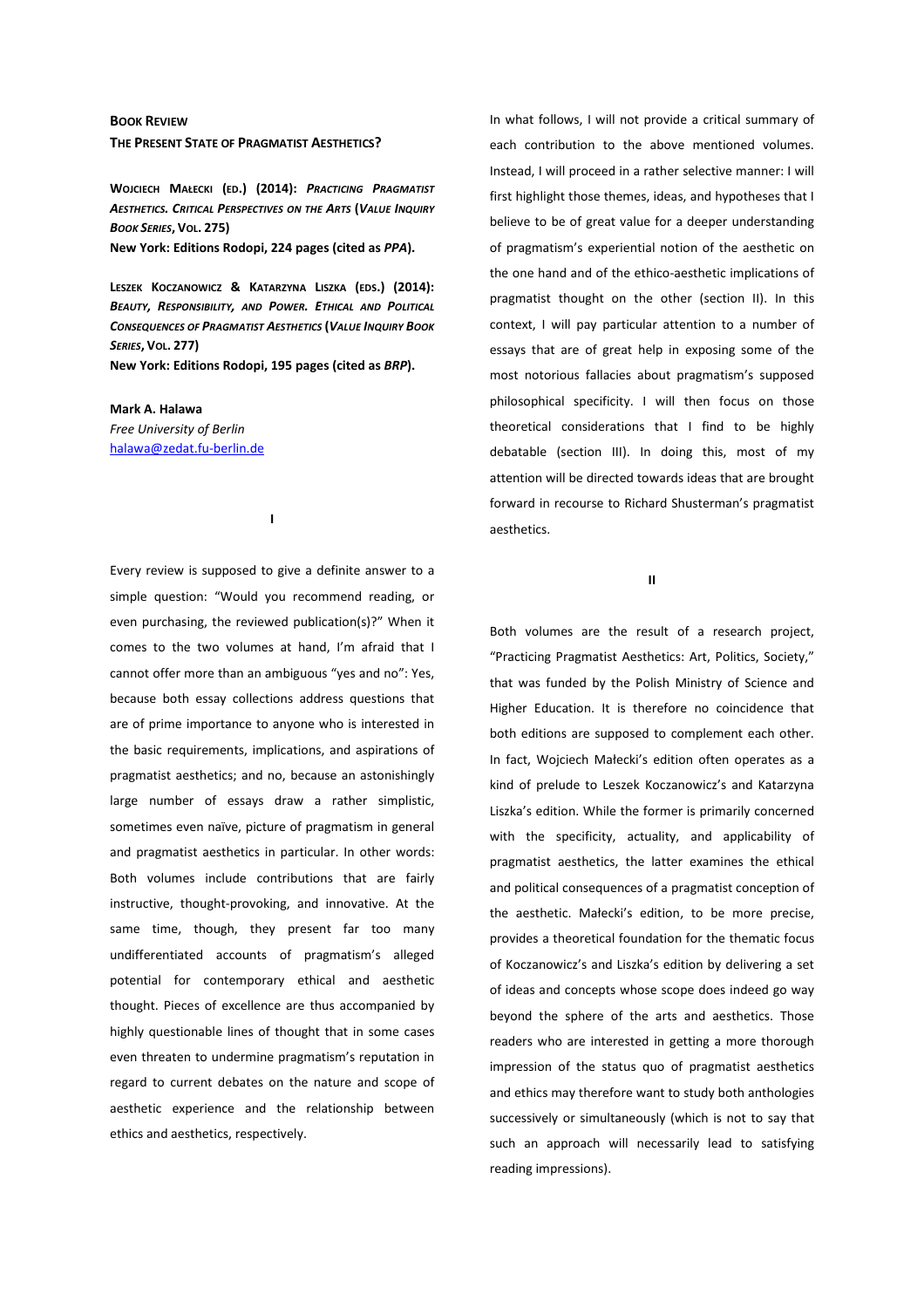It comes as no surprise that most contributions are either directly or indirectly influenced by John Dewey's *Art as Experience* (1934). Not only was Dewey the first and only classical pragmatist who dwelled on the philosophy of art and the notion of aesthetic experience;<sup>1</sup> with his Art and *Experience*, he also published a seminal contribution to the theory of aesthetics that still serves as a major source of inspiration to various contemporary pragmatist aestheticians. As Wojciech Małecki points out in his introduction to *Practicing Pragmatist Aesthetics*, Dewey's aesthetic theory is mainly concerned with two objectives that constitute a decisive centerpiece of any pragmatist understanding of aesthetics: First, Dewey argues for a decidedly *experiential* notion of the aesthetic that is less concerned with *artistic objects* than with the dynamic character of *aesthetic experience* as such. "Experience" is Dewey's aesthetic master term, not the physical "work of art" or classical aesthetic key concepts such as "Beauty" or "the Sublime". Secondly, Dewey's experiential approach towards the aesthetic vigorously opposes the traditional Western dichotomy between art and aesthetics on the one hand and the realm of everyday life and ordinary experience on the other. According to Dewey, the quality of the aesthetic "is implicit in every normal experience" (Dewey 2008c, 18), which is why he believed that the sphere of the aesthetic cannot, and ought not, be limited to the sphere of the fine arts. From a pragmatist point of view, any kind of activity bears the potential to become aesthetic. The question that is of utmost importance to a pragmatist account of aesthetics, then, is how this potential may be effectively realized. Dewey's *Art as Experience* can be read as a first systematic effort in finding a satisfying answer to this question.

128

 $\overline{a}$ 

Although both volumes draw on the experiential and anti-dualistic leitmotifs of Dewey's aesthetic theory, most contributions build on the work of another towering figure in the history of pragmatist aesthetics: Richard Shusterman. Indeed, *Practicing Pragmatist Aesthetics* was initially prepared in response to the twentieth anniversary of Shusterman's 1992 *Pragmatist Aesthetics: Living Beauty, Rethinking Art*, which is widely regarded as the most influential publication on pragmatist aesthetics after Dewey's *Art as Experience*. Hence, most parts of Małecki's edition eventually amount to a joint reflection on the singularity and applicability of Shusterman's pragmatist account of aesthetics. This emphasis especially applies to Shusterman's widely known project of somaesthetics, which highlights the fundamental importance of the sentient body for an adequate understanding of aesthetic experience. Being an outcome of the very same research project, an identical observation can be made with regard to Koczanowicz's and Liszka's essay collection, whose indebtedness to Shusterman's philosophy is indeed so vast that its subtitle should actually be read as "Ethical and Political Consequences of *Richard Shusterman's* Pragmatist Aesthetics."

The fact that each volume begins with an essay written by Shusterman himself is probably the clearest sign of how essential his work is for the respective outlooks of the two essay collections. Shusterman's contribution to *Practicing Pragmatist Aesthetics*, "The Invention of Pragmatist Aesthetics: Genealogy and Reflections on a Notion and a Name," provides a concise description of the origin and career of the term "pragmatist aesthetics." The essay starts with a brief introduction into Peirce's, James's, and Dewey's individual considerations on the theory of aesthetics. Moreover, it explains why Dewey deliberately refrained from using the term "pragmatist aesthetics" in his *Art as Experience*: Alarmed by the fierce criticisms of his previous writings on pragmatism, Dewey was afraid that such a term would only thwart an unbiased reception of his book. As

<sup>&</sup>lt;sup>1</sup> Neither Peirce nor James wrote a substantial treatise on the theory of aesthetics, which does not imply that aesthetic considerations were entirely irrelevant for their particular philosophical investigations. For a more detailed description of Dewey's exceptional position in the history of pragmatist aesthetics, see Richard Shusterman's contribution to *Practicing Pragmatist Aesthetics*.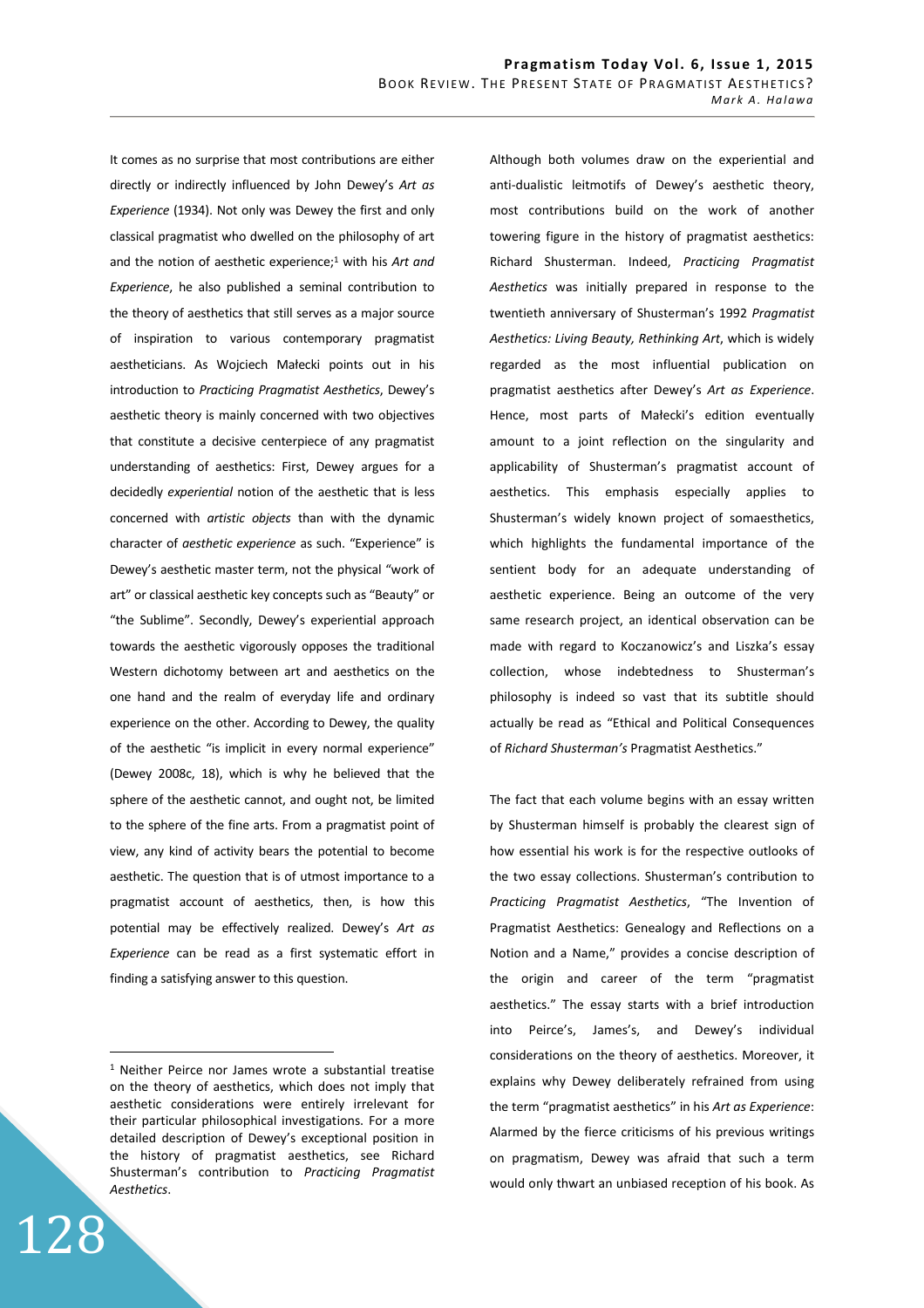Shusterman shows, this hope not only proved to be erroneous but also unconvincing, as Dewey's approach towards the notion of aesthetic experience was after all based on a thoroughly pragmatist conception of experience.

If we follow Shusterman's subsequent autobiographical remarks about the genesis and impact of his *Pragmatist Aesthetics*, though, the obvious "pragmatism" in Dewey's aesthetics does not imply that the notion of "pragmatist aesthetics" as a label for an independent branch of aesthetic theorizing is a direct or exclusive corollary of *Art as Experience*. In point of fact, Shusterman is "convinced that the notion of pragmatist aesthetics (though undeniably inspired by Dewey) is essentially the product of neopragmatist thought, and that the term gained wide, international currency only after it began to be employed and promoted systematically through the publication of my book, *Pragmatist Aesthetics* (1992) and other writings (beginning in 1988 and continuing up to the present)" (*PPA*, 22). Shusterman tries to verify this assertion with the help of statistics: Presenting the findings of a comprehensive data base search (JSTOR, *The Philosopher's Index*, ProQuest), he declares that "there has been a 627 percent increase" in the use of the term "pragmatist aesthetics" or other variants of this phrase "since the year *Pragmatist Aesthetics* was published" (*PPA*, 28). Shusterman acknowledges that his search was confined to English mentions, but it can be deemed as certain that searches in other languages will lead to similar results. It goes without saying that the label "pragmatist aesthetics" can be attached to the works of many other pragmatist scholars (such as Richard Rorty, Joseph Margolis, or Thomas Alexander, to name but a few). At the same time, though, it is beyond doubt that the notion of "pragmatist aesthetics" as an aesthetic discipline in its own right was first and foremost promoted by *Pragmatist Aesthetics*, whose enormous success is not least mirrored by its subsequent ten translations.

Shusterman's contribution to *Beauty, Responsibility, and Power*, "Somaesthetics and Politics: Incorporating Pragmatist Aesthetics for Social Action," gives a brief sketch of the political and ethical potential of his somaesthetics. Despite its brevity, the essay puts forward a number of ideas and concepts that prove to be of programmatic relevance for many other articles in Koczanowicz's and Liszka's compilation. After defining somaesthetics "as the critical study and meliorative cultivation of the experience and use of one's body as a site of sensory appreciation (*aesthesis*) and creative selffashioning" (*BRP*, 5), Shusterman highlights that the task of a decidedly melioristic "somaesthetic cultivation" (*BRP*, 8) of the self does by no means serve aesthetic purposes only. Following a Wittgensteinean stance according to which ethics and aesthetics form a fundamental unity, Shusterman proclaims that the project of somaesthetics offers "a means of strengthening our somatic capacities […] so that we are better equipped to engage in social and political struggles" (*BRP*, 8). More specifically, Shusterman believes that his somaesthetics is able to foster a liberating, emancipatory potential due to its capacity to "explain many of our irrational political enmities", such as "the fanatical kind of hatred that some people have for certain foreign races, cultures, classes, and nations" (*BRP*, 9).

Shusterman seeks to support this idea by means of a quasi-Jamesean line of argumentation: Just as James (see James 1992, 352), he holds that our bodily actions and expressions play a constitutive role in the formation of our feelings, attitudes, and belief systems. How we feel and think about ourselves and others, Shusterman contends, is neither primarily nor exclusively determined by purely cognitive faculties but rather a product of particular "body politics" and idiosyncratic "somatic styles" (see Shusterman 2012, ch. 14, for a detailed explanation of this idea). Shusterman is therefore convinced that the systematic promotion and advancement of "somaesthetic consciousness-raising"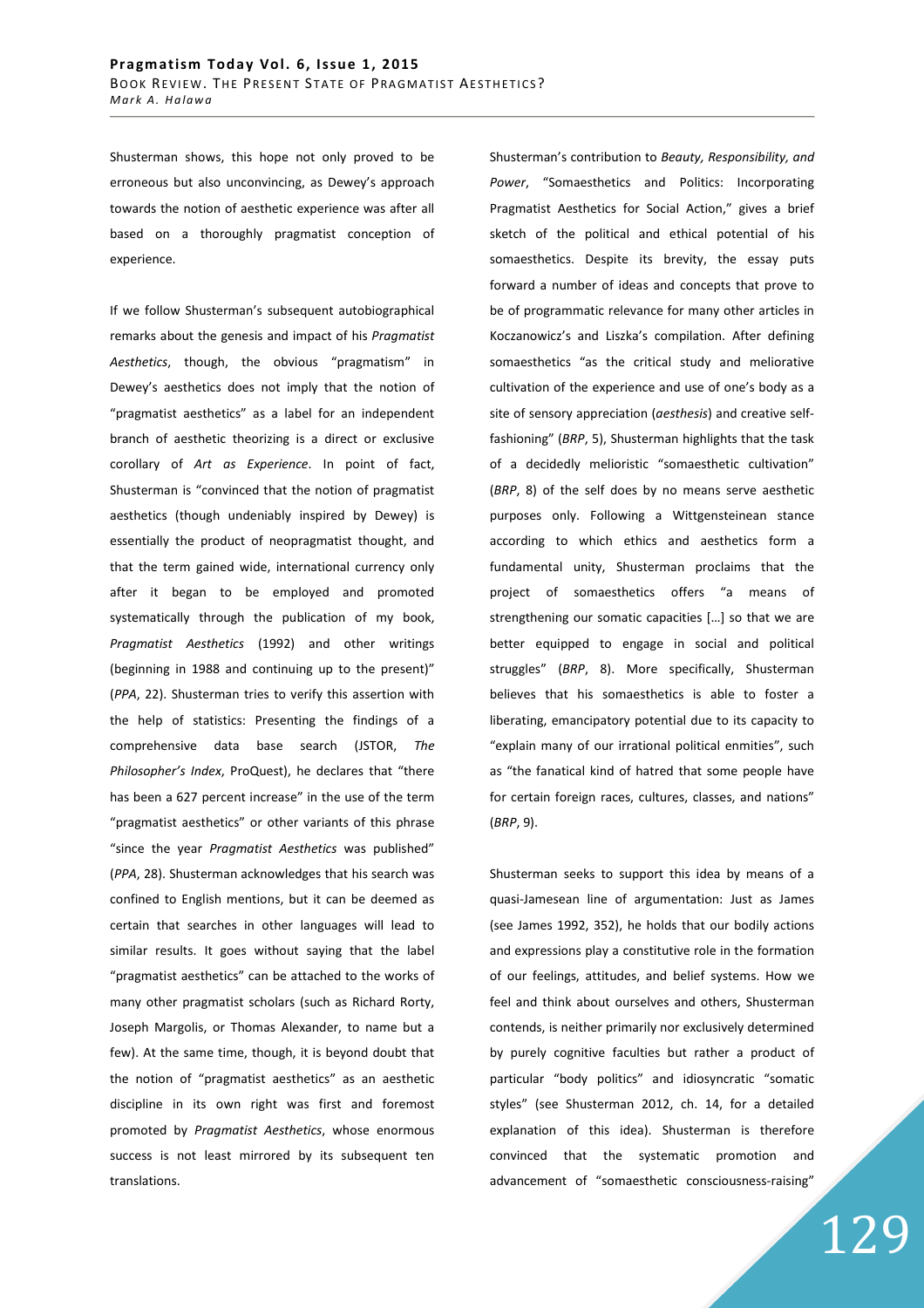will eventually provide "a pragmatic remedy" for "issues of racism, sexism, homophobia, and violence" (*BRP*, 10). Seen from this perspective, mere words and logical argumentations do not suffice to overcome such pressing ethical and political problems – what is additionally required for that purpose is a kind of "somatic training" whose focus lies on those (often unconscious) bodily habits and "deep visceral feelings" that both "generate" and "foster" dehumanizing, discriminatory, and excluding patterns of thought, perception, and action (*BRP*, 10).

Critics might argue that Shusterman's trust in the enlightening power of his somaesthetics represents nothing but an updated version of behaviorism. Although such an accusation does not seem to be totally out of place, it incites us to ignore some undeniably instructive facets of Shusterman's philosophy of embodiment. On the one hand, it may of course be questioned whether "somatic training" really provides the most effective "remedy" against racism, sexism, homophobia, or other kinds of prejudice. On the other hand, however, the idea that the deliberate provocation of "experiences of *somatic dissonance*" (*BRP*, 12) will eventually stimulate the formation of a more reflective and critical attention to one's personal somatic style shouldn't be dismissed too hastily. Why should the "disruption" (*BRP*, 12) of previously unreflected somatic styles and body politics be less productive than rational arguments, especially given that all of the enmities mentioned above are explicitly related to physical aspects (skin color, sexual orientations, styles of clothing, etc.)? After all, Shusterman's somaesthetics doesn't differ too much from Pierre Bourdieu's widely acclaimed "habitus theory," which does in point of fact demonstrate a considerable programmatic affinity with pragmatism's traditional interest in the notion of "habit" (see Shusterman 1999). Bourdieu too insisted on the contingent character of our bodily habits and somatic norms. But unlike Shusterman, he seems to have been less optimistic in terms of the possibility to escape the subjugating power of specific body politics. While Shusterman quite frequently appears to be overtly enthusiastic about the alleged transformative power of his somaesthetics, Bourdieu often describes the "habitus" as if its conservative grip was a sheer blow of fate (see Bourdieu 2000). Against this background, Shusterman's approach may well be regarded as a promising alternative.

On balance, I don't think that one needs to share Shusterman's emphatic trust in the emancipatory potential of somaesthetics in order to be able to grasp and appreciate the productivity of his notion of "somatic dissonance." As is well known, a primary task of pragmatism consists in revealing ways and means for "break[ing] through the crust of conventionalized and routine consciousness" (Dewey 2008b, 349). Looking out for the conditions under which novel ways of thought and perception may be realized represents a crucial element of pragmatist thought. Against this background, Shusterman's somaesthetics vividly highlights two important aspects: (i) The modification of conventionalized patterns of thought, action, and perception is not to be seen as a purely intellectual endeavor. Instead, it always involves a unity of mind and body that Shusterman, following Dewey, rightly renders as *irreducible*. (ii) The notion of "somatic dissonance" reinforces the classical pragmatist conviction according to which the formation of novel ways of thought, perception, and action always presupposes the *lived experience* of irritating ruptures, frictions, discontinuities, or instabilities. Novelty never arises out of the blue  $-$  it is a cognitive and material *response* to a situation that is *felt* to be confusing and problematic. The process of casting doubt on the validity of a given belief system, including dominant bodily habits or somatic styles, is thus not under the control of an entirely autonomous mind. It is rather the existential corollary of our somatic embeddedness in an everchanging world that never stops confronting us with thought-*provoking* moments of surprise, contingency, and spontaneity.

130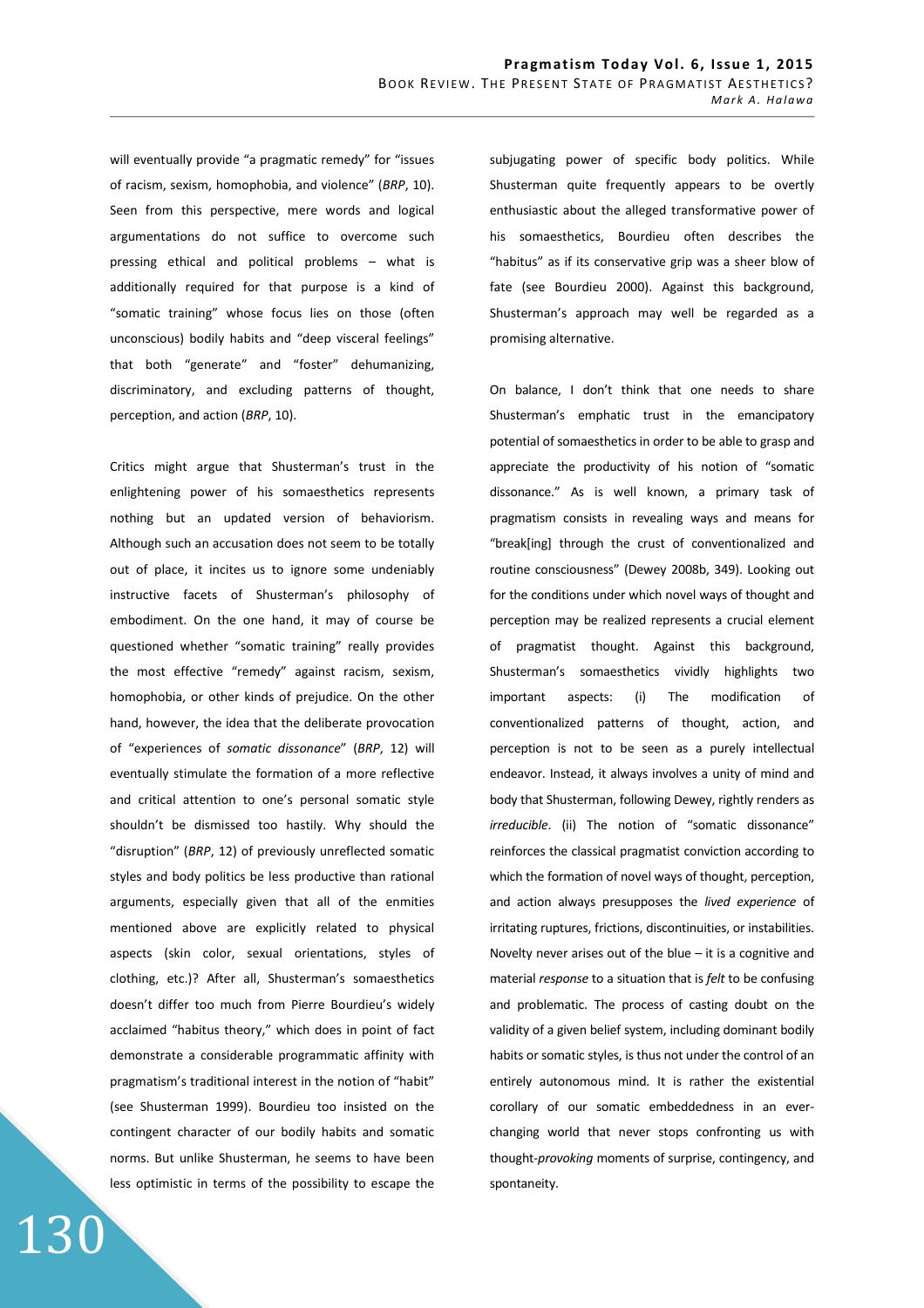Why do I regard these two aspects as highly important? First, because Shusterman's experiential pragmatism forms an illuminating contrast to Richard Rorty's linguistic pragmatism. Both authors argue for a fundamental unity between ethics and aesthetics. They also privilege the idea of a flexible self that is characterized by a fundamental opposition against the inherent conservatism of conventionalized patterns of thought, perception, and action. Unlike Shusterman, however, Rorty explicitly advocates a "pragmatism *without* experience" (Bernstein 2010, 128) that is centered around a rather 'disembodied' notion of language. What Rorty's pragmatist aesthetics is primarily concerned with are "final vocabularies," "metaphors," and particular literary narratives that support the idea of a decentered self (see Rorty 1989), whereas issues related to the concept of experience are deemed irrelevant. Ironically enough, Rorty's pragmatic logocentrism prevents him from giving an adequate account of his own progressivism. On the one hand, he never gets tired of championing a quasi-Nietzschean ideal of a constant redescription of the self. On the other hand, by fostering a primacy of language that doesn't even take note of the sensorial dimension of linguistic signs, Rorty's pragmatism proves to be unable to register those experiential factors that ultimately *trigger* the *felt need* for a further modification of existing habits of thought, action, and perception. Rorty's progressivism, in short, is in no way *responsive*. It merely *dictates* the cultivation of a decidedly progressivist attitude without providing a satisfying explanation as to why we ought to be progressivists at all.<sup>2</sup>

 $\overline{a}$ 

Secondly, Shusterman's awareness for the generative potential of dissonant experiences runs parallel with a profound responsiveness for the transformative power of artistic practices and aesthetic experience. Although Dewey – Shusterman's main philosophical hero – was historically wrong when he proclaimed that the "function of art" had "*always*" been associated with the impulse to "break through" the crusts of convention (Dewey 2008b, 249; emphasis added),<sup>3</sup> he was definitely right in suggesting that works of art may instigate a thorough "reeducation of the senses" (Dewey 2008c, 324). Not only do works of art often invite for an effective encounter with different modalities of perception, they also bear the potential of making explicit that the germ of novelty and creativity is deeply connected with disrupting experiences of contingency, discontinuity, resistance, or precariousness (see Dewey 2008a, ch. 2). Art, in other words, is capable of illustrating, embodying, and making tangible one of the most fundamental assumptions of pragmatist thought. A particular strength of Shusterman's somaesthetics, and consequently of the essay collections at hand, consists in its explicit consideration of this aspect.

Finally, there is another reason why I find Shusterman's emphasis on the generative potential of dissonant somatic experiences extremely valuable: It challenges current harmonistic interpretations of Dewey's theory of aesthetic experience, such as Scott R. Stroud's contribution to *Practicing Pragmatist Aesthetics*, "The Art of Experience: Dewey on the Aesthetic." In this essay, Stroud postulates an equivalence between

 $\overline{a}$ 

131

<sup>2</sup> Unfortunately, Rosa M. Calcaterra does not touch upon this aspect in her essay "The Linguistic World: Rorty's Aesthetic Meliorism" (*BRP*, 91–107). Instead of unfolding the weaknesses and blind spots of Rorty's logocentrism, Calcaterra gives a rather uncritical account of his aesthetic meliorism. To give but one example: Calcaterra affirmatively dwells on the fundamental assumptions of Rorty's idea of "linguistic evolution" (*BRP*, 100) without taking note of the experiential factors that eventually facilitate such an evolution. More particularly, Calcaterra keeps silent about the fact that the creative

transformation of an established "final vocabulary" is initially a response to a problematic situation that calls for the development of a novel, possibly more fitting, kind of vocabulary.

<sup>&</sup>lt;sup>3</sup> As Andreas Reckwitz recently demonstrated, privileging the new in place of the old is a decidedly modern phenomenon (see Reckwitz 2015). It is precisely modernist art that programmatically challenges conventionalized modes of perception and explicitly refuses to function as an aesthetic means of symbolic representation or a tool for producing "beautiful" objects.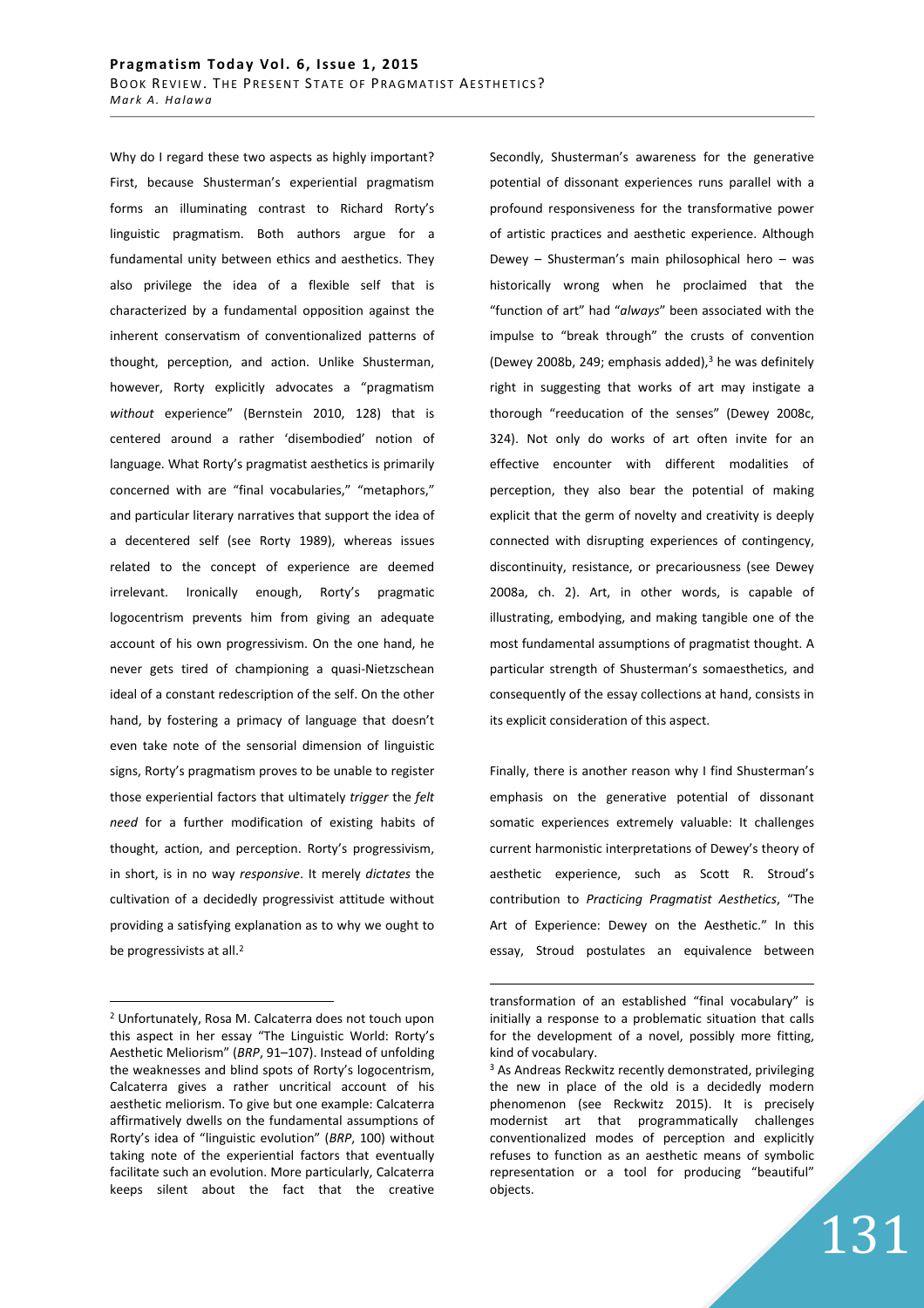Dewey's famous conception of growth on the one hand and his notion of aesthetic experience on the other. "Growth," Stroud writes, "occurs when an organism feels the resistance the environment offers to its impulses, and when that organism then finds ways to overcome these resisting features through meaningful action" (*PPA*, 35). Since such a "successful temporal struggle with a recalcitrant environment" may be "described as being aesthetic in felt quality," Stroud adds, "growth" and "aesthetic experience" are supposed to represent nothing more than different designations for one and the same event (*PPA*, 35). Stroud develops this idea on the basis of Dewey's *Art as Experience*, a book that he is undoubtedly deeply familiar with (see Stroud 2011). However, I'm afraid that Stroud's strong emphasis on the idea of "meaningful unity" (*PPA*, 36) is in danger of neglecting that the experiential quality of *disunity* marks an equally important category for a Deweyan understanding of growth. Rendering growth as "the reaching of organism-environment equilibrium" (*PPA*, 35) is, of course, absolutely in line with Dewey's naturalization of the aesthetic. Nevertheless, I believe that Dewey's idea of growth stands for more than the harmonious closure of an activity  $-$  it may also be interpreted as an appeal to establish a dynamic, flexible, and progressivist habit of mind that is based on an elaborate responsiveness for the experiential frictions that actually stimulate the deployment of what Dewey famously called "creative intelligence" (see Dewey 1917). Growth, in other words, is not solely an *effect* of particular actions – it is also the goal and outcome of a "pragmatic ethos" which is characterized by a pronounced willingness of being (and staying) susceptible for those experiential qualities that invite for a "serious encounter with what is other, different, and alien" (Bernstein 1992, 328).<sup>4</sup> Sami Pihlström, in his brilliant article "'Anything Goes' vs. 'Who Touches this Book Touches a Man': William James and Paul Feyerabend on Metaphysical, Ethical, and Aesthetic 'Abundance'," is therefore absolutely right in reminding us of the fact that pragmatism mainly originated from the determination to "[take] *disharmony* seriously" (*BRP*, 51).

Although I am critical of Stroud's overemphasis on the aspect of unity, I find his article highly instructive, especially when it comes to grasping the peculiarity of a pragmatist understanding of aesthetic experience. As is well known, a decisive feature of pragmatist thought consists in arguing for a future-oriented kind of philosophizing. Richard Rorty, for instance, emphatically professed that the main idea of pragmatism basically amounted to an "apotheosis of the future" (Rorty 1999, 27). Stroud, in turn, reminds us that pragmatism's forward-looking orientation does by no means go hand in hand with an undermining of the present. Echoing Dewey's conviction according to which experience is nothing but "a future implicated in the present" (Dewey 1917, 9), Stroud points out that a pragmatist theory of aesthetics expressly "values the present situation or object as equal to or greater in worth than remote states of affairs, goals, and so forth" (*PPA*, 42). For Stroud (just as for so many other aestheticians), aesthetic experience is not a mere means for the achievement of remote ends; it rather amplifies our awareness of the numerous "possibilities that are felt as a possession of what is now and here" (Dewey, as quoted from Stroud in *PPA*, 43).

According to this position, the pragmatic value of the future is intimately tied to the experiential richness of the present. Glorifying the future *as such*, as Rorty

 $\overline{a}$ 

132

 $\overline{a}$ 

<sup>4</sup> Bernstein does not refer to Dewey's aesthetics and conception of growth in the quoted passages. It should be noted, however, that his reflections on the "pragmatic ethos" are brought forward in light of a decidedly experiential interpretation of pragmatism that

is deeply inspired by Dewey. Moreover, Bernstein makes absolutely clear that the fallibilist open-mindedness of a "pragmatic ethos" is resting on an elaborated awareness for the productivity of experiential dissonances and ruptures (see Bernstein 2010, ch. 6). Thus, his "pragmatic ethos" may well be regarded as a trigger and prerequisite of growth.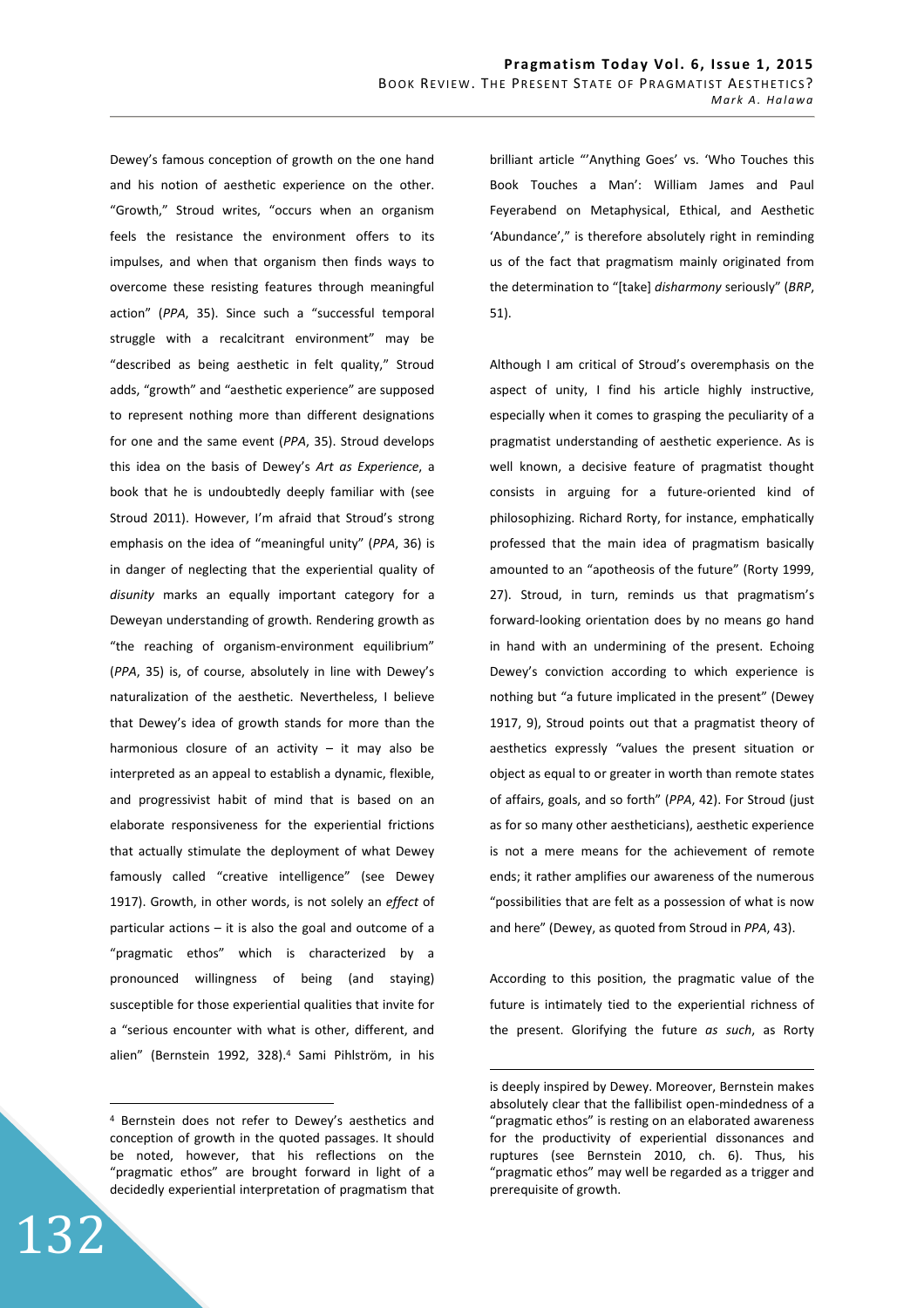apparently suggested, would therefore be counterintuitive to a strictly *experiential* account of pragmatism. Hence, Stroud is definitely right in holding that a pragmatic orientation towards future possibilities of experience is first and foremost a corollary of a firm receptiveness to the inherent contingency of the "now and here" of present experiences. Since aesthetic experience is shown to be characterized by an intimate bond with the present, Stroud is also right in contending that Dewey's theory of aesthetics can be read as an instruction as to how such a receptivity may be cultivated. Consequently, Stroud's further claim (*PPA*, 39–44) that Dewey's *Art as Experience* eventually leads to an aesthetics of existence whose main objective consist in embodying a decidedly pragmatist idea of the "artful life" (an idea which marks an essential cornerstone of Shusterman's somaesthetics as well), definitely deserves particular attention.

Against this background, Emil Višňovský's essay "Making the Pragmatist Art of Living Explicit" proves to be a perfect complement to Stroud's article. Višňovský argues for an "existential pragmatism" that renders pragmatism as "a successor to Sophists, Socrates, Stoicism, and Epicureanism" (*BRP*, 141). Pragmatism, Višňovský writes, "is a distinctive philosophy of life" (*BRP*, 137) insofar as it "provide[s] an understanding of the human condition that corresponds with its transformation" (*BRP*, 141). Accordingly, pragmatism is also labeled as a "philosophy of transformation" (*BRP*, 141). Seen from this perspective, the philosophical peculiarity of pragmatist thought is deeply associated with the acknowledgement of the fundamental precariousness of the human condition. Echoing Peirce's law of tychism, James's views on the constant flux of experience, and Dewey's ideas on the relationship between experience and nature, Višňovský writes:

"Life experience has shown that change which is beyond our control is the greatest danger to life and, based on this, humans have come up with an initiative for permanently extending the limits of their control. […] experience has also shown that there is, and can be, no absolute human control over nature such that would eliminate any kind of change." (*BRP*, 142)

The most defining starting point of pragmatist thought, Višňovský contends, is provided by the inevitability of change. Indeed, Peirce's unlimited semiosis, James's meliorism, or Dewey's notion of growth are all reminiscent of this fact. The same goes for fallibilism, experimentalism, and many other pragmatist key concepts: They all share an existential origin that points to the inescapability of change. Rorty was therefore wrong in identifying pragmatism with a fundamental attack and resolute jettisoning of *any kind of* metaphysics. It is of course true that the classical pragmatists were all critical of the metaphysical tradition. At the same time, though, they still rested their particular philosophical investigations on a firm metaphysical basis. Furthermore, as Višňovský (just as Pihlström) shows, this basis was also always inextricably linked with ethical considerations. Especially James and Dewey were fully aware of the fact that the inevitability of change is mirrored by an inescapability of responsive modifications of the world. It is plainly impossible *not* to response to an experience of resistance, uncertainty, or precariousness. Thus, a primary task of a pragmatist "creative intelligence" consists in making sure that our material responses to the experience of change eventually lead to a "betterment of life and the human condition" (*BRP*, 145). If this ethico-existential interpretation of pragmatism is plausible (which I think it is), it does not suffice to identify pragmatism as a *philosophy of transformation* – it should also be understood as a *philosophy of responsibility*.

Višňovský's article suggests that the idea of meliorism should be placed at the center of an existential account of pragmatism that both acknowledges and embraces the transformative power of experience. In doing this, he (unwillingly) unveils a set of inconsistencies that can be found in the two volumes under review. Else Marie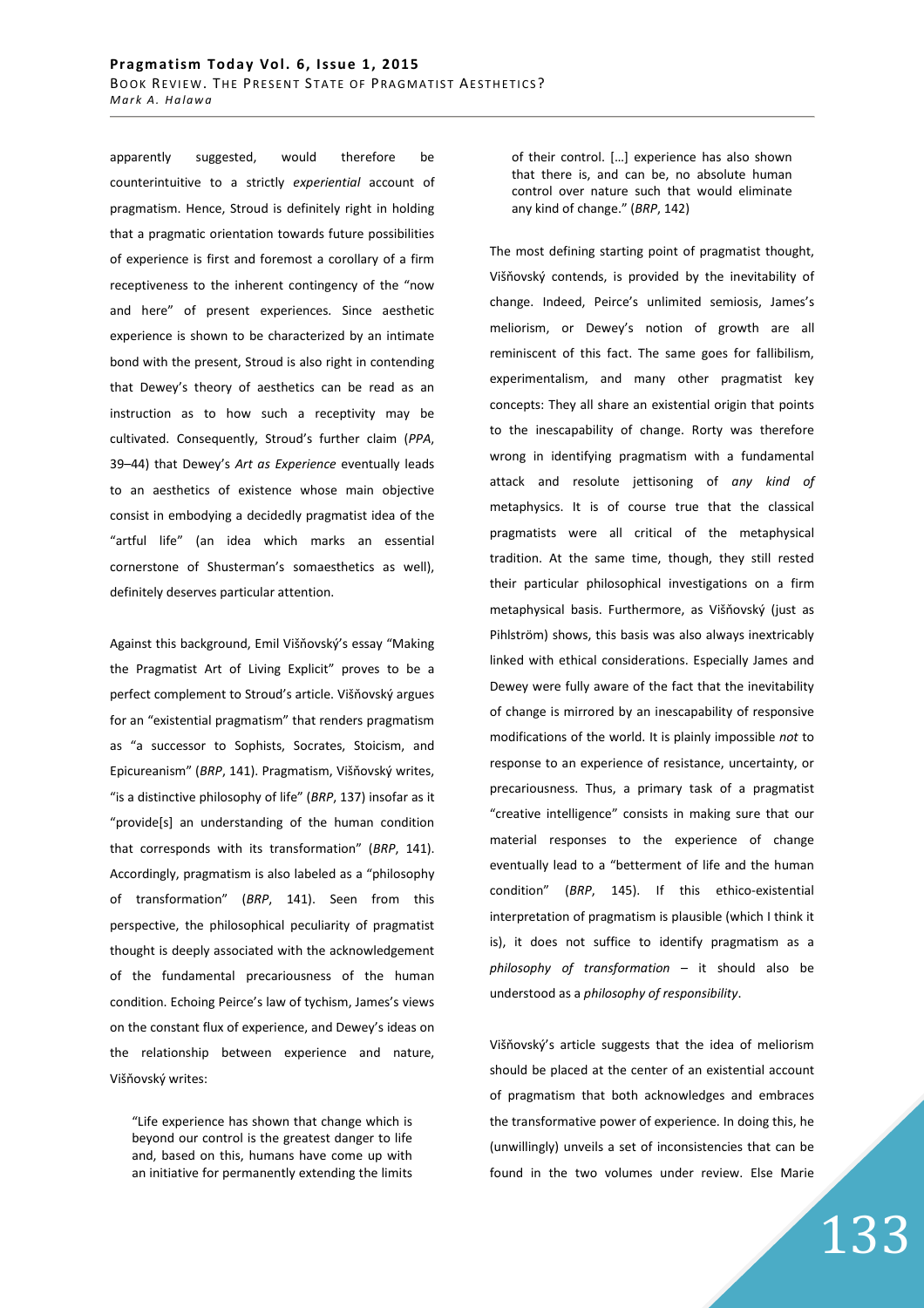Bukdahl, for instance, in her essay "Embodied Creation and Perception in Visual Art," seems to argue for a perfectionist interpretation of meliorism. In reference to the work of the Danish/Norwegian artist Marit Benthe Norheim, Bukdahl affirmatively quotes Richard Shusterman in order to promote the idea that artistic practices are capable of supporting "the pursuit of perfectionist self-creation in the art of living" (Shusterman, as quoted from Bekdahl in *PPA*, 148). This statement clearly complies with the meliorist stance of Shusterman's somaesthetics, whose intention "to enhance the understanding, efficacy, and beauty" (Shusterman 2012, 27) of our bodily actions and "to correct the functional performance of the senses by cultivating improved somatic awareness and self-use" (Shusterman 2012, 34) does in fact hint at a strong affinity with the idea of perfectionism.<sup>5</sup> Although Višňovský explicitly supports Shusterman's integration of ethics and aesthetics, his own remarks about the ethical purport of meliorism wouldn't allow for a perfectionist reading of the term. "Pragmatist meliorism," Višňovský writes, "is not perfectionism" (*BRP*, 145) – and I think that he is absolutely right in highlighting this point. A perfectionist is never contend with a given situation; she seeks to improve a situation irrespective of its present state. Perfectionism, in other words, is not related to the effort of *meeting the challenge of inescapable change*, which forms an integral element of meliorism. Instead, it constantly seeks to *initiate change*. Perfectionism is not characterized by the impulse to better a particular *situation*; it is rather concerned with the idea of *betterment* as such. In short: While meliorism is responsive, perfectionism is actionistic. In highlighting this fundamental difference, I do not intend to imply that Shusterman's aesthetic meliorism is necessarily irresponsive or actionistic. In fact, my affirmative discussion of the notion of somatic dissonance signals that I believe that his pragmatist aesthetics does *not*

134

 $\overline{a}$ 

amount to such an orientation. Nevertheless, I am indeed afraid that his project of somaesthetics at least implicitly paves the way for a perfectionist understanding of meliorism that is barely reconcilable with Višňovský's existential interpretation of pragmatism – an interpretation, I should add, that seems to be perfectly in line with the ethical intentions and implications of classical pragmatism.

**III** 

Even though I rate Višňovský's "Making the Pragmatist Art of Living" as one of the most instructive contributions to recent pragmatist scholarship, I would like to begin the critical section of this review with some further reflections on his essay. First, it find it surprising that Višňovský makes absolutely no mention of Cornel West's prophetic pragmatism (see West 1989). On the one hand, Višňovský refers to Sidney Hook's depiction of pragmatism as a philosophy that expressly acknowledges "the tragic sense of life as a feature of human experience" (Hook, as quoted from Višňovský in *BRP*, 142) in order to promote his idea of an existential pragmatism. On the other hand, he doesn't seem to consider that West might function as a perfect ally in support of this idea. More than any other contemporary pragmatist, West has incorporated Hook's "sense of the tragic" as an essential cornerstone of his pragmatist thought (see West 1993). Since West pays particular attention to the ethical and political implications of a pragmatist "sense of the tragic," Višňovský's reflections on the "pragmatist art of living" would undoubtedly have profited a lot from a serious engagement with West's decidedly existentialist interpretation of pragmatism.

Secondly, Višňovský postulates a programmatic contiguity between pragmatist aesthetics and the particular aesthetic programs of Nietzsche and Foucault (*BRP*, 147). In doing this, he is of course echoing an idea that is widely shared among pragmatist scholars

<sup>5</sup> This affinity is probably most explicit in Shusterman's discussion of Stanley Cavell's reflections on "Emersonian perfectionism" (see Shusterman 1997, 99–110).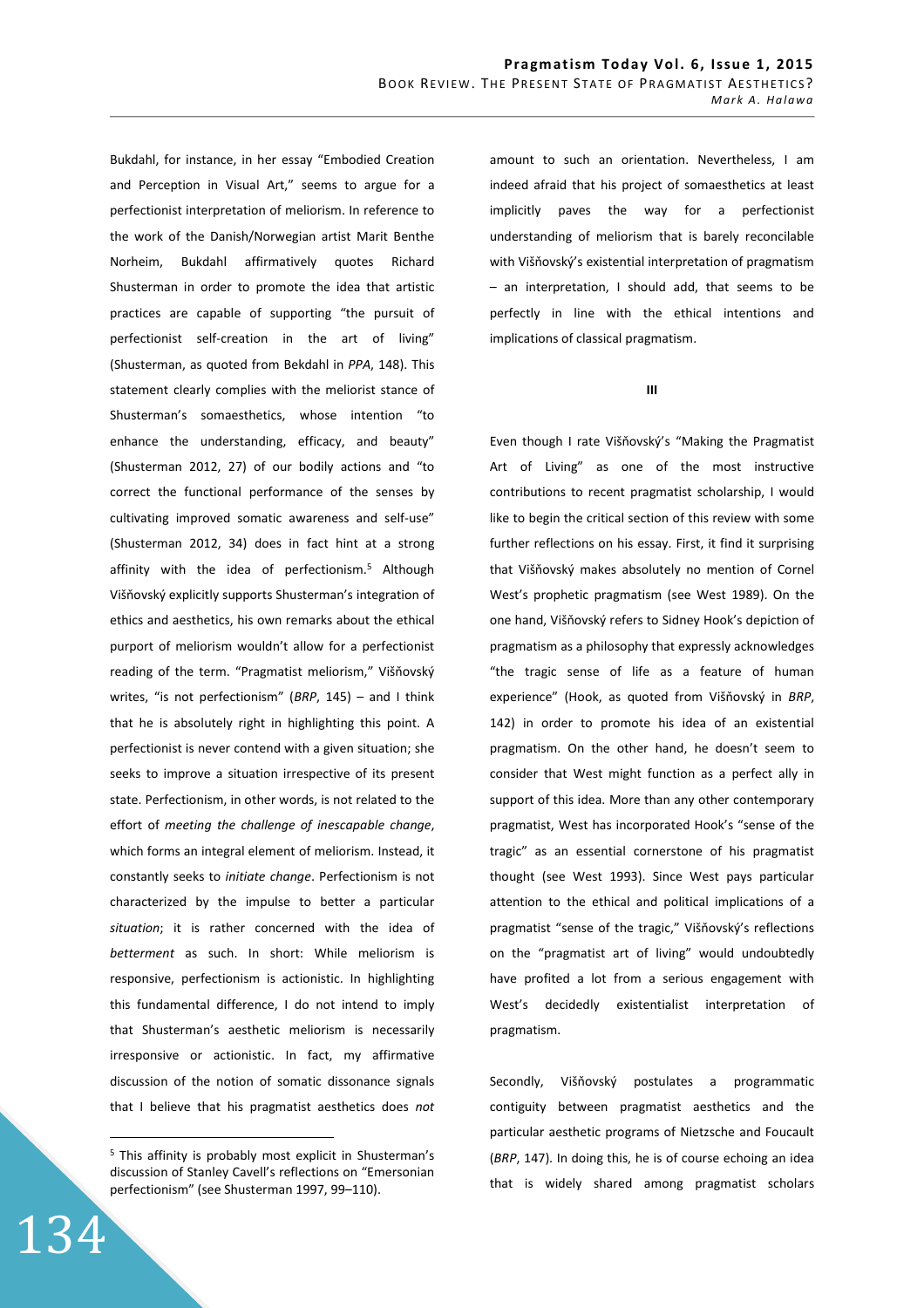(including Shusterman, to which Višňovský refers in this context). At first sight, the drawing of such a parallel does in fact seem quite reasonable. Just as pragmatist aesthetics, be it in the vein of Dewey or in Shusterman's fashion, strives for an expansion of the aesthetic to everyday life, so do Nietzsche and Foucault seek to demonstrate that "life itself, not only objects, can become the subject matter of art" (*BRP*, 147). However, this obvious similarity should not prevent us from noticing some profound differences between the respective aesthetic principles and ambitions. Despite Rorty's fascination for Nietzsche's aesthetic meliorism, we should be aware that its overall structure is hardly compatible with the deep democratic orientation of pragmatist aesthetics. Indeed, Nietzsche's passionate inclination towards the unconventional and novel basically follows an ideal of social distinction. Nietzsche's "aesthetic self" looks out for alternative ways of thought and perception for the sake of escaping the "mediocrity" of the "common man" (see, e.g., Nietzsche 2001). Difference, not communication or an interest in the shared experience of thought-provoking moments of surprise, chance, and incertitude, functions as a decisive leitmotiv of Nietzsche's aesthetic thought. Again, novelty is not seen as a (meliorist) response to the experience of frictions and ruptures but rather as an end in itself. Unfortunately, neither Višňovský nor other contributors to the essay collections at hand – such as Rosa M. Calcaterra, who entirely follows Rorty's questionable usurpation of Nietzsche in her essay "The Linguistic World: Rorty's Aesethetic Meliorism" (BRP, 91–107) – critically touch upon that matter.

A similar observation can be made with regard to Foucault. On the one hand, it goes without saying that pragmatists can easily identify with Foucault's genealogical disclosure of the historical contingency of social conventions, moral ideals, cultural norms, or forms of subjectivity. It is also obvious that Foucault's writings and statements about the ethical value of an aesthetics of existence exhibit certain commonalities with Deweyan accounts of the artful life. But equally striking, on the other hand, are the agonal, even revolting ethico-political conclusions Foucault draws in light of his insights into the historical ubiquity of contingency. Foucault does not contend himself with providing an anti-necessitarian understanding of the human condition; especially in his many interviews on the idea of an aesthetics of existence, he additionally calls for the cultivation of an "agonal ethics of thinking otherwise" that seeks to prevent any resurgence of the familiar and conventional (see Schmid 2000) – thus Foucault's general suspicion against the conserving character of social and political institutions (see, e.g., Foucault 1982). At least I, for one, believe that such a suspicion is alien to an experiential account of pragmatism. I do not doubt, of course, that Foucault's genealogical project paves the way for a philosophy of transformation. However, it is one thing to transform a particular socio-cultural constellation *in response to a specific problem or conflict* that is compelling us to modify a given set of beliefs and habits; and it is quite another thing to transform conventionalized patterns of thought, action, and perception *in consequence of one's knowledge* about their inherent contingency. Taking contingency seriously, both on a personal ethical and on a broader political level, implies the acknowledgement of the fact that every existing socio-cultural constellation may be different and that it is therefore open for revision and modification. It does not imply, however, that what *might* or *could* be different also *ought* to be different.

These critical remarks are rather marginal as compared to my more fundamental reservations about various aspects of the two essay collections. To begin with, I think that both volumes would have profited enormously from the inclusion of less contributions in order to provide space for a more thorough elaboration of certain ideas, themes, and hypotheses. Krystyna Wilkoszewska, for instance, in her essay "John Dewey and 20<sup>th</sup> Century Art," unfolds an illuminating art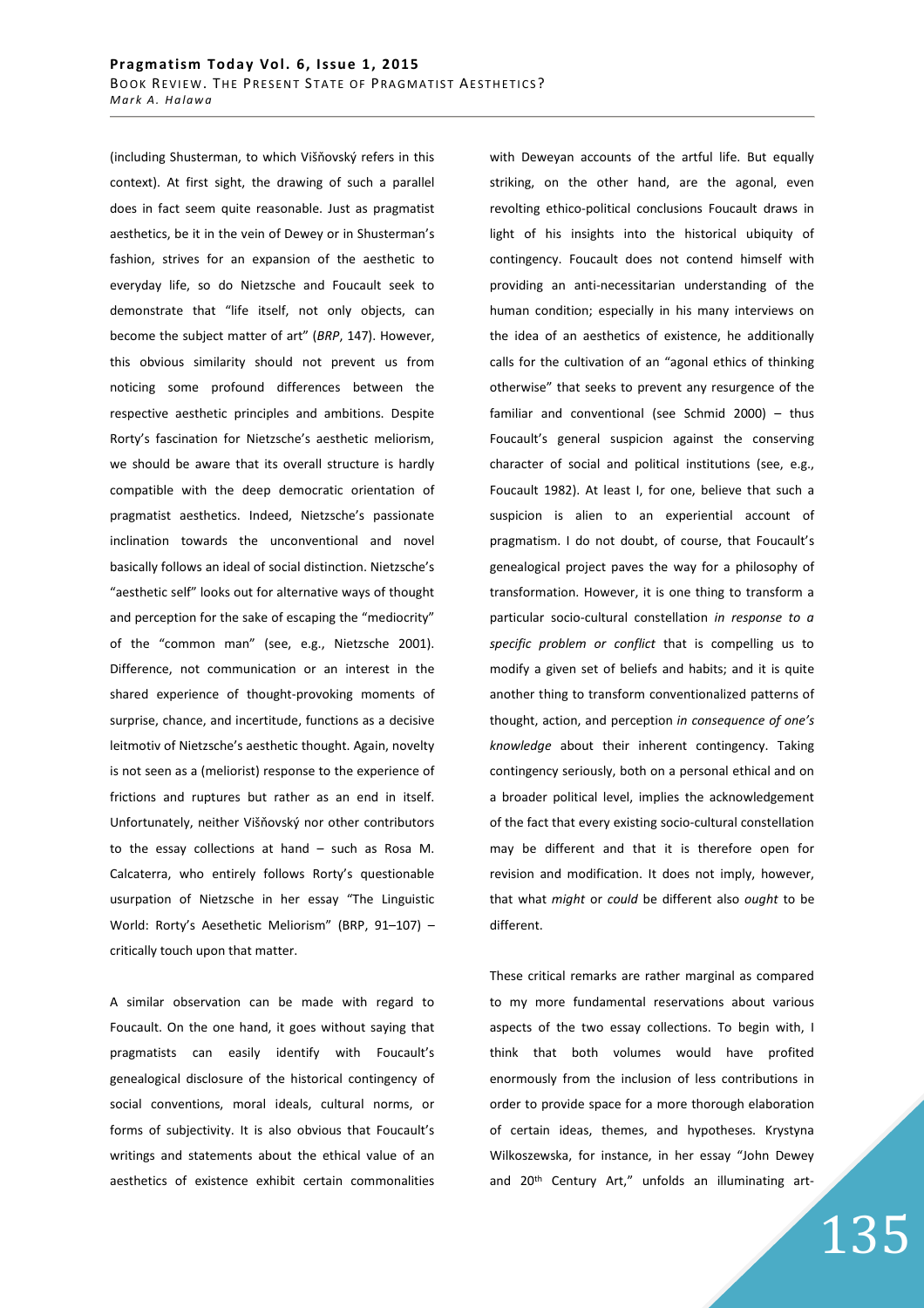historical reading of Dewey's *Art as Experience* according to which the programmatic aesthetic outlook of this book had been "ahead of its time" (*PPA*, 88). Wilkoszewska argues that *Art as Experience*, though it mainly referred to impressionist works of art, may be read as a philosophical forerunner of the particular aesthetic programs of avant-garde and neo avant-garde art. A book published in 1934, and written by an author who died in 1952, in other words, is supposed to have anticipated the specific outlook of an aesthetic movement that came up in the second half of the 20th century. Given that Dewey and the (neo) avant-gardists did in fact both highlight "the process of experiencing" instead of the "'what' of experience" (*PPA*, 87), Wilkoszewska's diagnosis appears to be more than plausible. Dewey's and the (neo) avant-garde's reservations against a "museum conception of art" (Dewey 2008c, 12) as well as their attempts at "abolish[ing] the boundaries between art and everyday life" (*PPA*, 87) just add to the validity of Wilkoszewska's thesis. Unfortunately, though, Wilkoszewska does not give her thesis further support by means of a detailed comparative analysis. Instead of spelling out the extend to which Dewey articulated a proto-avant-gardistic theory aesthetics, she just hints at apparent contiguities. Nor does she dwell on the significant theoretical consequences that follow from her (neo) avant-gardistic reading of Dewey's aesthetics. Indeed, to focus on the "processual character" of aesthetic experience, and to appreciate works of art as "events rather than things" (*PPA*, 88), represents a decisive element of recent aesthetic thought. Rendering *Art as Experience* as an anticipation of (neo) avant-garde art thus implies attributing Dewey's aesthetics an exceptional actuality for contemporary aesthetics. Against this background, it is surprising to see that Wilkoszewska's essay does not dwell on the eventual affinities that might be identified between Dewey's aesthetics and recent contributions to the notion of "transformative aesthetics," to give but one reasonable example (see, e.g., Fischer-Lichte 2008). Wilkoszewska even keeps silent about other classical

136

aestheticians who also argued for an experiential account of aesthetics in which art is primarily conceived of as a school of perception (see, e.g., Merleau-Ponty 2002).

Such blind spots, I'm afraid, are quite representative for the two essay collections. Only a few authors, such as Alexander Kremer, who writes about pragmatism's closeness to the hermeneutics of Gadamer and Heidegger in his essay "Understanding, Interpretation, Art, and Neopragmatism" (*PPA*, 63–80), look out for complementary relations between pragmatism and other schools of thought. In point of fact, most essays display a rather hermetic involvement with particular aspects of pragmatist aesthetics. Since both essay collections clearly label themselves as contributions to the current debate on pragmatist aesthetics, such a bias is of course legitimate. In order to reinforce pragmatism's relevance to contemporary ethics and aesthetics, however, I think it would have been much more productive to put the notion of pragmatist aesthetics in critical dialogue with other prominent theoretical programs. To give but two examples: Why does no one give a detailed account of pragmatism's and phenomenology's shared interest in the *lived quality* of (aesthetic) experience in *Practicing Pragmatist Aesthetics*? And why does no one contrast Richard Shusterman's somaesthetics with Judith Butler's critical reflections on the deep impact of particular body politics in *Beauty, Responsibility, and Power*? Shusterman himself always devoted a lot of his philosophical attention to the comparative study of non-pragmatist authors in order to demonstrate the validity and productivity of his ideas on experience and the soma. Unfortunately, both volumes barely follow this example.

Let me conclude this review with some critical remarks on the reception of Richard Shusterman's pragmatist aesthetics in both editions. Two aspects strike me as odd in this context: First, readers unfamiliar with the present state of pragmatist scholarship might be tempted to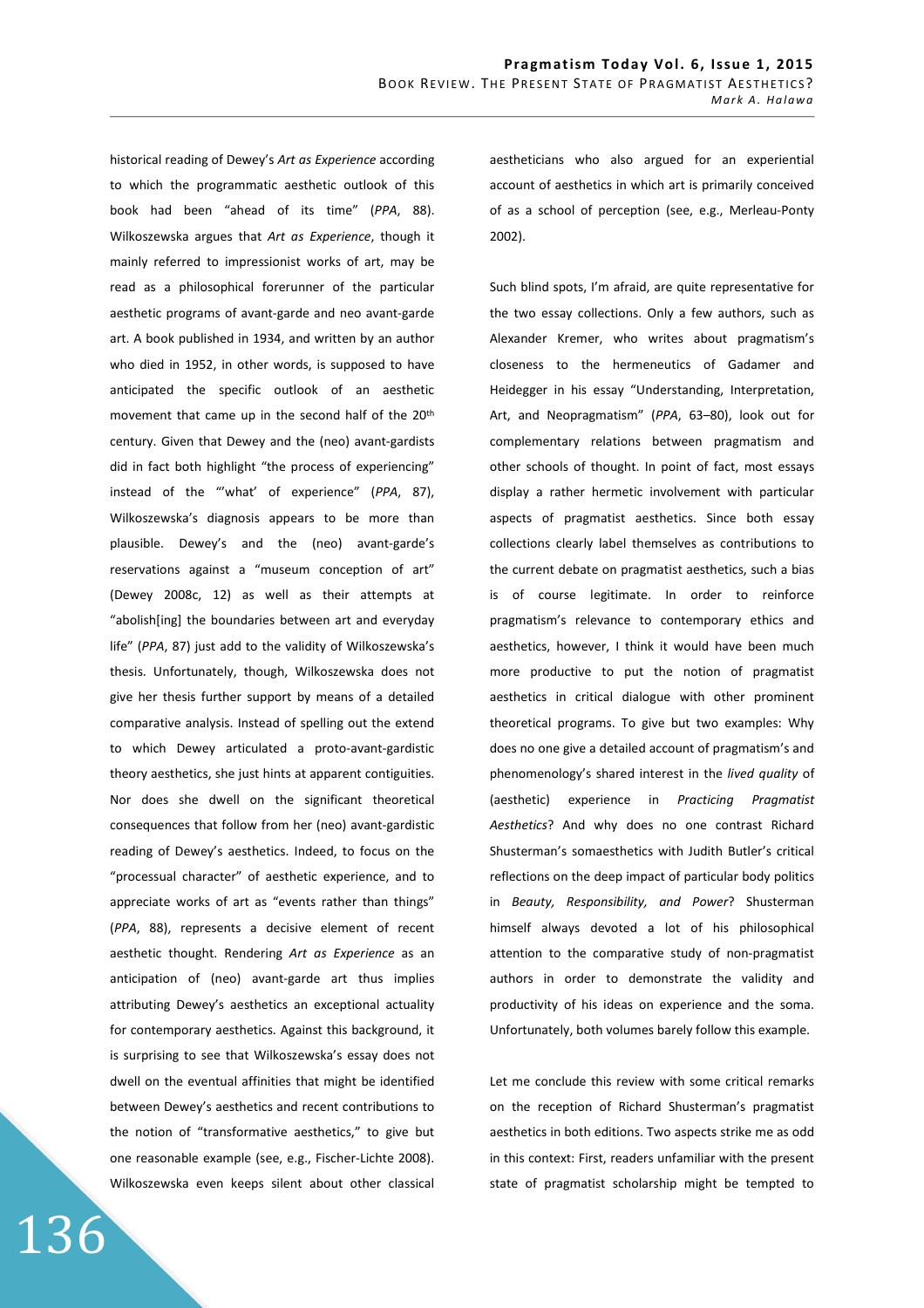believe that there is only one promising contemporary account of pragmatist aesthetics available at the moment, namely Richard Shusterman's somaesthetics. Although I believe that Shusterman's theory of aesthetics should by no means be underestimated, I think it important to acknowledge the achievements of other accounts of pragmatist aesthetics as well. Monika Bakke, for instance, in her essay "Practicing Aesthetics among Nonhuman Somas in the Age of Biotech" (*PPA*, 153–168), brings forward a thought-provoking plea for an ecological interpretation of experience that seeks to expand Shusterman's notion of the soma to our dealings with nonhuman entities. In this context, she especially highlights the moral responsibilities that follow from our interactions with nonhuman somas. What she does not take note of, however, is the fact that Thomas M. Alexander, one of the most renowned scholars in pragmatism, has already written extensively on the idea of an aesthetics of existence which is based on an ecological theory of experience (see Alexander 2013). I don't want to suggest that Bakke left Alexander's work unmentioned on purpose. What I do believe, though, is that many contributions to the two essay collections hint at a rather limited awareness of what recent pragmatist scholarship has to offer. The fact that Alexander's work is hardly mentioned in both editions provides the most pressing example in support of this impression.

The second aspect that strikes me as odd in regard to the reception of Shusterman's work contributed most to my mixed feelings about the two essay collections. In my opinion, both editions provide far too much space for highly questionable and even naïve interpretations of Shusterman's approach. It may be true, for instance, that a "practical somaesthetics" eventually leads to the "cultivation of a stronger, healthier, better performing body," as Satoshi Higuchi claims by means of a quotation taken from one of Shusterman's numerous publications on this subject (*PPA*, 207). However, I think that Higuchi errs when he additionally states that a practical somaesthetics will ultimately "culminat[e] in a greater joy of life" (*PPA*, 211). The burden of a weak, unhealthy, and badly performing body may indeed be an obstacle to the human pursuit of happiness, but from this it does not follow that somatic strength, health, and efficiency function as a *necessary* precondition for the fulfillment of the ethical dream of the good life. Whoever claims the opposite confuses the pragmatist quest for meliorism with a perfectionist cult of self-optimization that I think is incompatible with the particular existential *responsivity* of a truly experiential account of pragmatism (see section II above).

Some authors, I'm afraid, expect too much from pragmatist aesthetics. In his essay "Somaesthetic Encounter with Oneself and the Other" (the only article, by the way, that pays at least some attention to Merleau-Ponty's phenomenology of perception), Robert Dobrowolski carries Shusterman's trust in the emancipatory potential of somaesthetics to an annoying extreme. Just like Shusterman and many other contributors to the two essay collections, Dobrowolski conceives of somaesthetics as an effective remedy against the most pressing social pathologies of our time. In this context, he calls for the promotion of "a project of common somaesthetic education, which would not only facilitate an increase in our bodily awareness, but also help develop our abilities of aesthetic and ethical selfcultivation, for the sake of ourselves and for the Other" (*BRP*, 131). Dobrowolski is firmly convinced that the establishment of somaesthetics as an integral component of our educational system will eventually contribute to the formation of a social environment that is characterized by mutual respect and benevolence. At first sight, Dobrowolski's initiative for the institutionalization of a somaesthetic education appears to be anything but contestable. However, a closer inspection of his argumentation uncovers that his meliorist expectations are far too high. In explaining "the need to promote somaesthetics appropriate for an everyman," Dobrowolski writes: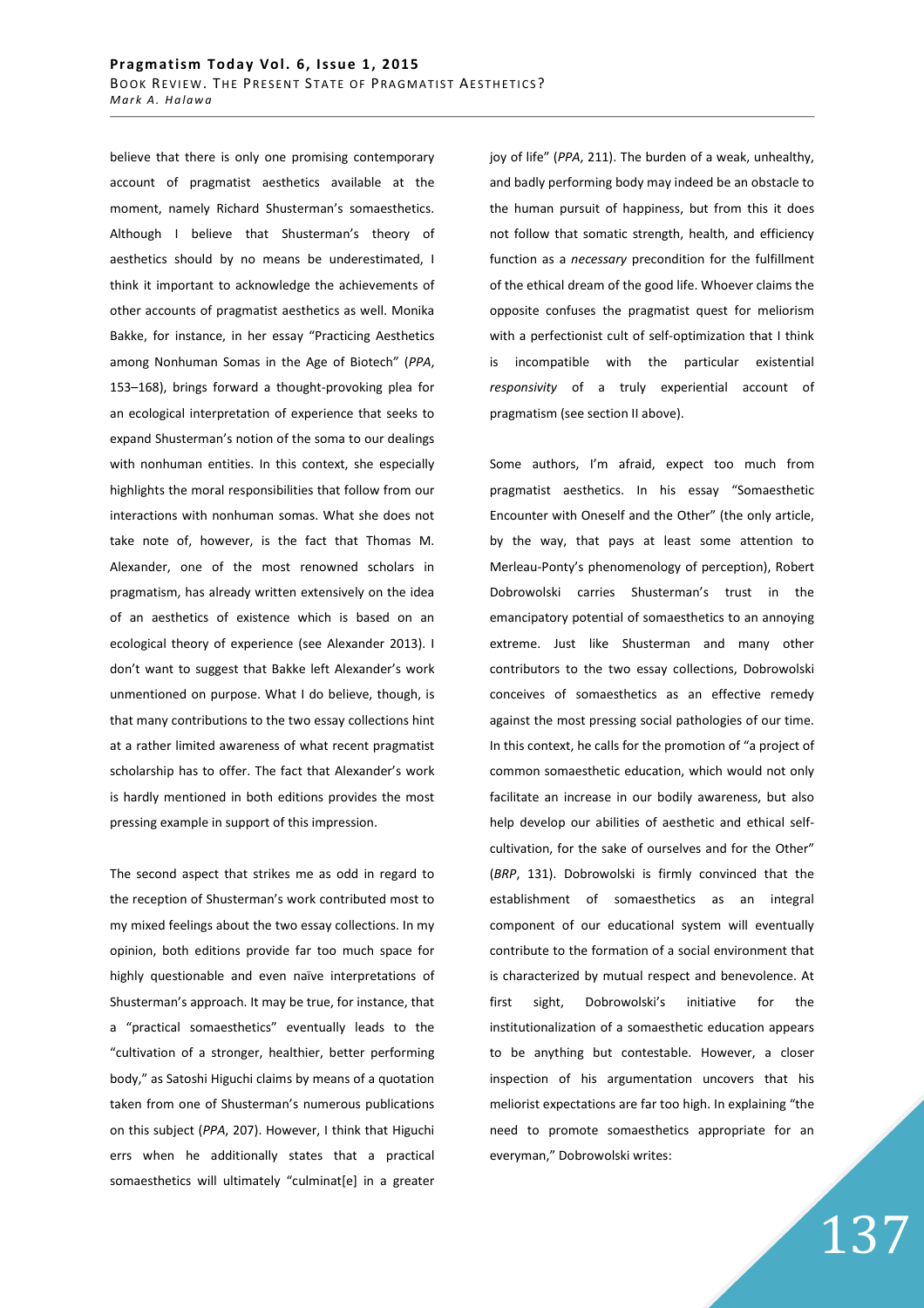"Perhaps we should begin as early as at school, providing children, who acquire social identities, with ample opportunities for positive, cathartic confrontation with sensual prejudices. And by that I do not mean any perverted happenings, like those of Viennese actionists. What I mean is rather a meeting with, for example, a disabled person, so that one could literally touch him/her and, thus, stop being scared of him/her." (*BRP*, 132–133)

I'm afraid that the last sentence of this quotation cannot be called otherwise than naïve. I understand that we need more than mere "verbal declarations" in order to recognize "the Other's alterity" (*BRP*, 129), but I do not see why I should "literally" touch the Other in order recognize his/her personal singularity and dignity. It is absurd to believe that recognition is an immediate corollary of somatic closeness. The torturers of Abu Ghraib prison, for instance, "literally" touched the bodies of their Iraqi inmates for the ugly sake of humiliating, debasing, and dehumanizing a particular notion of otherness (namely, the values of a predominantly Islamic culture). I do not question that Dobrowolski's initiative is striving for a good cause. But I refuse to accept a "Somaesthetics of Otherness" (*PPA*, 129) that  $-$  even if unintentionally  $-$  invites us to ask a member of the White Pride movement to run his fingers through the hair of a black fellow being in order to overcome his feelings of hatred and racism. Such a blissful optimism represents nothing but a caricature of pragmatism's traditional democratic meliorism and utopianism. To avoid any misunderstandings: I am not skeptical of the ethical and political potential of pragmatist aesthetics in general and Shusterman's somaesthetics in particular. What I do doubt, however, is that the two essay collections under review represent the best that recent pragmatist scholarship has to offer on this matter.

138

## **Bibliography**

- Alexander, Thomas (2013): *The Human Eros: Ecoontology and the Aesthetics of Existence*, New York: Fordham University Press.
- Bernstein, Richard J. (2010): *The Pragmatic Turn*, Cambridge: Polity Press.
- Richard Bernstein (1992): *The New Constellation. The Ethical-Political Horizons of Modernity/Postmodernity*, Cambridge, MA: MIT Press.
- Bourdieu, Pierre (2000): *Pascalian Meditations*, translated by Richard Nice, Cambridge: Polity Press.
- Dewey, John (2008a): *Experience and Nature*, in: *The Later Works*, Vol. 1, edited by Jo Ann Boydston, Carbondale: Southern Illinois University Press.
- Dewey, John (2008b): *The Public and Its Problems* (1927), in: *The Later Works*, Vol. 2, edited by Jo Ann Boydston, Carbondale: Southern Illinois University Press.
- Dewey, John (2008c): *Art as Experience* (1934), in: *The Later Works*, Vol. 10, edited by Jo Ann Boydston, Carbondale: Southern Illinois University Press.
- Dewey, John (1917): "The Need for a Recovery of Philosophy," in: *The Middle Works*, Vol. 10, edited by Jo Ann Boydston, pp. 3–52.
- Fischer-Lichte, Erika (2008): *The Transformative Power of Performance: A New Aesthetics*, translated by Saskya Iris Jain, London: Routledge.
- Foucault, Michel (1982): "The Social Triumph of the Sexual Will: A Conversation with Michel Foucault," in: *Christopher Street*, Vol. 6, No. 4, 1982, pp. 36–41.
- James, William (1992): *Psychology: Briefer Course* (1892), in: *Writings 1878–1899*, edited by Gerald E. Myers, New York: The Library of America.
- Nietzsche, Friedrich (2001): *The Gay Science. With a Prelude in German Rhymes and an Appendix of Songs*, edited by Bernard Williams, translated by Josefine Nauckhoff, poems translated by Adrian Del Caro, Cambridge: Cambridge University Press.
- Reckwitz, Andreas (2015): *The Invention of Creativity. The Emergence of Late-Modern Society*, Cambridge: Polity Press.
- Rorty, Richard (1999): *Philosophy and Social Hope*, London: Penguin.
- Rorty, Richard (1989): *Contingency, Irony, and Solidarity*, Cambridge: Cambridge University Press.
- Schmidt, Wilhelm (2000): *Auf der Suche nach einer neuen Lebenskunst. die Frage nach dem Grund und die Neubegründung der Ethik bei Foucault*, Frankfurt/M.: Suhrkamp.
- Shusterman, Richard (2012): *Thinking Through the Body. Essays in Somaesthetics*, Cambridge: Cambridge University Press.
- Shusterman, Richard (1997): *Practicing Philosophy: Pragmatism and the Philosophical Life*, New York and London: Routledge.